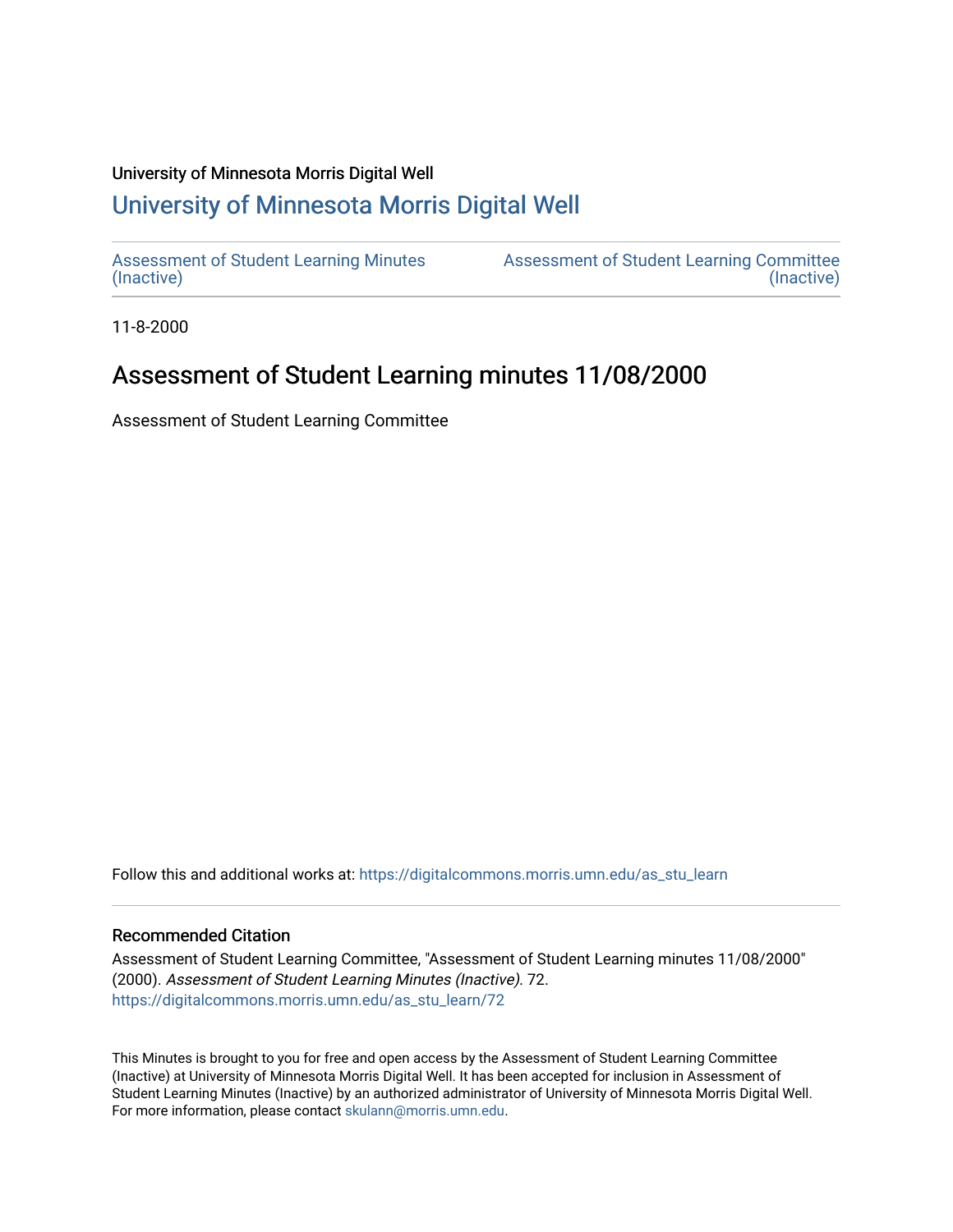----------------------------------------------------------------------------------------------------------------------------

DATE: November 8, 2000

SUBJECT: Assessment of Student Learning Committee Minutes

PRESENT: Dian Lopez (Chair), Edith Borchardt, Stephen Burks, Eric Klinger, Tim O'Keefe, Engin

Sungur, and Andy Uttke

ABSENT: Nancy Mooney, Lisa Perkins

----------------------------------------------------------------------------------------------------------------------------

The meeting began at 4:00 PM in the Prairie Lounge with the approval of the ASL Minutes. A copy of the ASL Minutes dated 4/26/00 was reviewed by the committee members and approved. The minutes dated 9/27/00 were approved. The 10/23/00 minutes were approved with two corrections: Tim O'Keefe will chair the General Education Subcommittee and the Unit Assessment Subcommittee will be chaired by Stephen Burkes.

Lopez announced good news from Sam Schuman concerning the NCA report. He said the assessment was reviewed and the "favorable report and recommendation goes without qualification or exception to the

Institutional Actions Council and then to the Board of Trustees for final validation." Dian said this sounds like we have no further worries about a 5-year report to the NCA.

Lopez said that the Unit Self Reviews, which are mandated by the Senate, will begin again but since the new Academic Dean will be coming, he/she should have input on how/when this should be done.

Each subcommittee reported on their individual sub-committee meetings.

### **GENERAL EDUCATION ASSESSMENT SUBCOMMITTEE**

Committee Members: Tim O'Keefe (Chair), Engin Sungur, Nancy Mooney

The committee identified 2 or 3 hypotheses for each requirement from the list of hypotheses, which are available from the survey on-line at http://www.morris.umn.edu/committees/asl/genedfaculty/genedfaculty.html

The committee decided to survey particular faculty who teach each Gen Ed requirement about which hypotheses regarding that requirement they wanted to teach. Those e-mails will go out at the end of this week. Based on the response, the committee will decide which hypotheses to test, and draft assessment methods. This should all be done by the next committee meeting.

Sungur said that we have assessment plans drafted for 3 of the GenEd requirements: College Writing, Historical Perspectives, and Abstract Systems. It was decided to contact the relevant people and start

implementing the plans that had already been agreed upon. The committee discussed the exit surveys of seniors concerning the GenEd requirements (the results of which are on the web) and decided that continuation of these surveys could be a major part of assessing GenEd requirements.

### **ELECTRONIC PORTFOLIO SUBCOMMITTEE**

Committee Members: Dian Lopez (Chair), Edith Borchardt, student (to be named)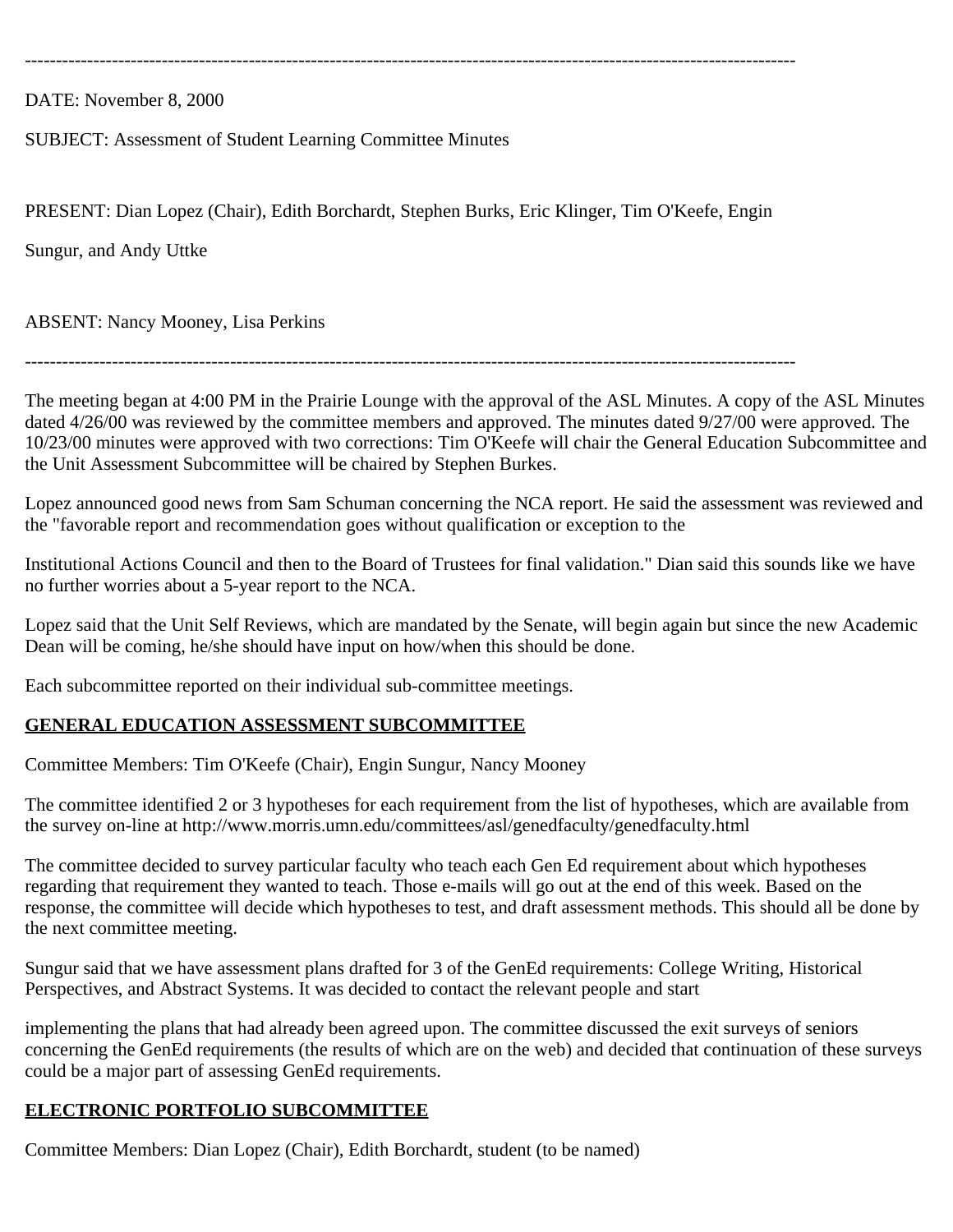Lopez and Borchardt met. Since the Assessment of Student Learning is still waiting for a student replacement, no student could be present for the sub-committee meeting. Lopez distributed to each committee member a summary of their meeting. The main points of the meeting are as follows:

- 1. Establish criteria for evaluating portfolio material, it should be simple and numerical, therefore easy and fast to use.
- 2. It was the subcommittee thoughts that the students could self-evaluate their materials by writing a senior essay on how they have changed in fours years, and how UMM has changed and shaped their lives. This could be part of their assessment material.
- 3. First Year Seminar is the logical place to begin using an electronic portfolio. This is a course that almost all students take. It is known in advance who will be teaching the course, and these faculty are meeting the spring before teaching it, so it would be easy to "teach them" how to use the electronic portfolio. Such classes could be given by the Faculty Center and/or possibly made a part of the Fall Workshop.
- 4. Lopez said we need to find out more about other people/places that are using the electronic portfolio and obtain ideas from them. This will help us make a decision on whether to use portfolios. Lopez will talk to her contacts on the Duluth campus regarding:
	- a) How to use it effectively
	- b) How to train others to use it
	- c) How to keep the workload to a minimum.
- 5. It would be good to ask faculty how they are assessing/keeping student work. The questionnaire would begin by explaining that "the NCA has asked us to provide assessment data from entrance to exit of a student. One way of doing this is for the student to keep an electronic portfolio. Questionnaire could include such questions as:
	- a. How are you storing any student homework you now keep?
	- b. Do you ever collect electronic assignments?
	- c. Would it be easy for you to ask your students to put certain assignments into their electronic portfolio?
	- d. Can you see yourself making use of electronic portfolios for your students?
	- e. If you did use an electronic portfolio approach, what types of material would you ask students to keep?

Klinger suggested that using the portfolio be made voluntary. It could be required of FYS students and then faculty could decide whether they wanted to use this form of keeping assessment material.

### **UNIT ASSESSMENT SUBCOMMITTEE**

Committee members: Stephen Burkes (Chair), Eric Klinger, Andy Uttke

Burks reviewed the Unit Assessment Subcommittee meeting

- 1. The subcommittee suggests to investigate ETS exam scores, LSAT, GMAT, MCAT, GRE, etc. The subcommittee thought that they could go to Nancy Mooney for this information. The committee thought they could obtain this information from the people who set up the test (unless to expensive) for individual test scores. It would be helpful if figures could be provided to track performance over time.
- 2. Identification of what disciplines, individual scores by name.
- 3. Obtain a report from Career Center, feedback on graduate students. It would be a useful tool to receive a sample report from the Career Center.
- 4. Investigate what each discipline is doing in a senior capstone project. As a campus, have the Faculty rate the project on a standard form.

Lopez said that each subcommittee had good ideas and things to do. Information should be collected from each Discipline on what each is doing for Senior Project and Senior Seminar. Lopez will contact the coordinator of each Discipline and ask what they are doing for the Senior project., if a course project is required, and ask it to be explained